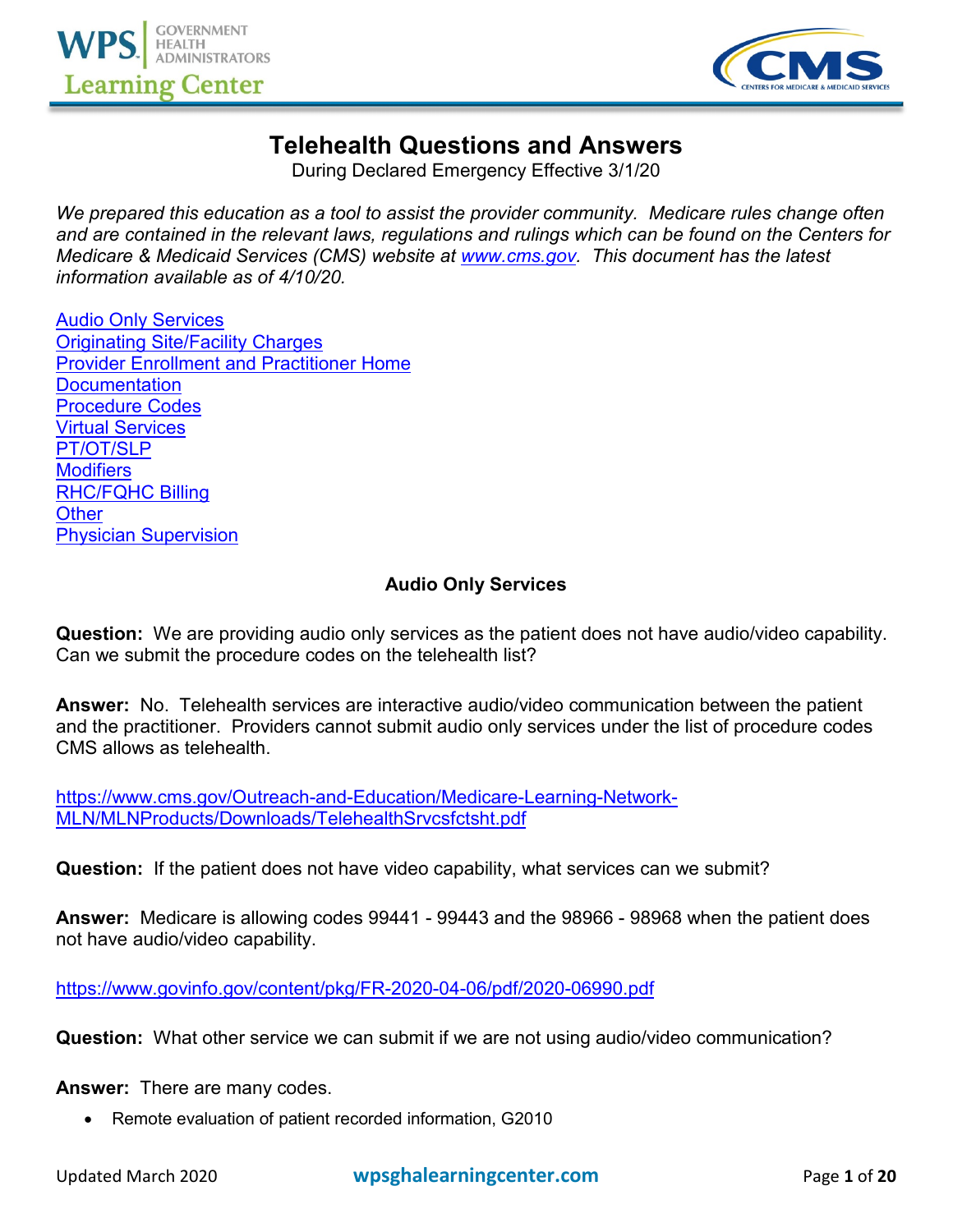- Virtual check-in, G2012
- On-line digital evaluation and management, (E/M) 99421- 99423
- On-line digital E/M by other qualified healthcare professional, G0261-G2063
- Telephone calls by Medical Doctor, Doctor of Osteopathy, Non-Physician Practitioner (MD/DO/NPP), 99441 – 99443
- Telephone calls by other qualified healthcare professionals, 98966 98968

**Question:** What are the rules for virtual services?

**Answer:** Virtual services G2010, G2012, 99421 - 99423, G2061 - G2063 are patient initiated services. These services must not be within 7 days of a previous E/M service. These services cannot be within 24 hours of the next E/M service. Report 99421 - 99423 for qualified healthcare professionals that can submit an (E/M) service. Report G2061 - G2063 for other qualified healthcare professionals that cannot submit an E/M, but can submit other services.

<https://s3.amazonaws.com/public-inspection.federalregister.gov/2019-24086.pdf>

**Question:** The physician/NPP provides telehealth through audio/video communication. Can our nurse perform the intake over the phone prior to the physician/NPP service?

**Answer:** Telehealth services are audio/video communication. Medicare would expect the nursing staff to perform services through audio/video communication.

**Question:** The patient spends time with the medical assistant and the physician. Can we count time from both as part of the virtual codes?

**Answer:** No. Medical assistants and other ancillary staff's time would not count toward the time for the procedure code. The codes are for time spent with the physician/NPP or other qualified health professional. These are providers who are able to submit charges to Medicare.

**Question:** The practitioner is treating the patient from outside the patient's room. The practitioner discusses patient care with the patient via telephone. Is this a telehealth service?

**Answer:** No. When the patient and practitioner are in the same location, the services submitted would reflect the service performed. These services are not telehealth or telephone services.

**Question:** Some of the procedure codes included in the virtual services mention established patients. Will CMS allow these for new patients?

**Answer:** CMS has stated they will not review for use of these codes for new patients. <https://www.govinfo.gov/content/pkg/FR-2020-04-06/pdf/2020-06990.pdf>

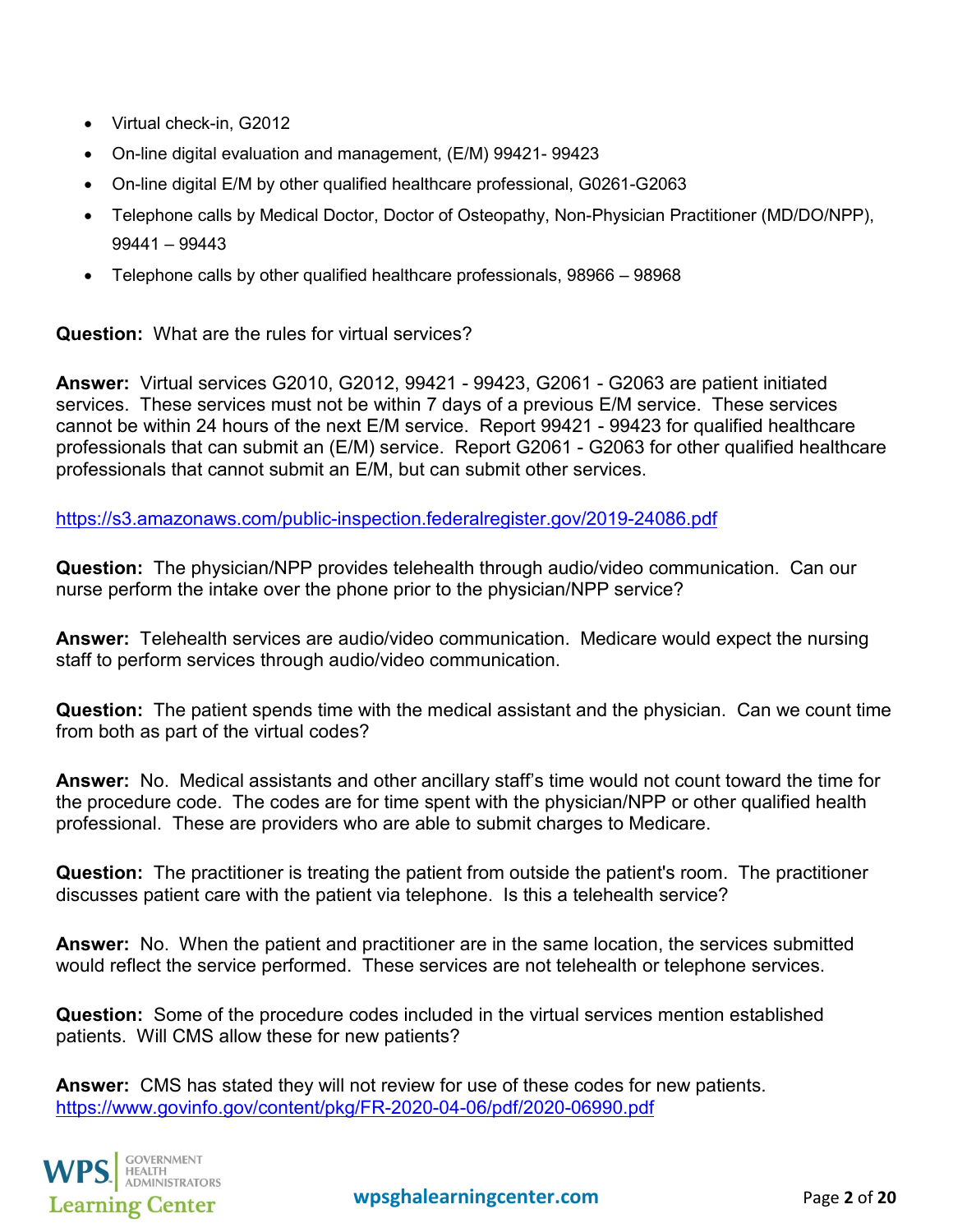**Question:** The practitioner is providing a service over the phone. The documentation supports a level 99215 E/M service. Can we submit this using Modifier 95?

**Answer:** No. Services provided over the phone use codes 99441 - 99443 or 98966 - 98968. The office or other outpatient service procedure codes are not available for audio services.

**Question:** We are providing mental health treatment via audio only. Can we use the mental health services as listed?

**Answer:** No. The procedure codes listed as telehealth services, including mental health, are appropriate when provided through audio/video communication. Services provided over the phone use codes 99441 - 99443 or 98966 - 98968.

**Question:** Who is able to submit the 99441 – 99443 procedure codes?

**Answer:** Procedure codes 99441 – 99443 are for telephone calls to patients by qualified health care professionals. These providers can submit E/M services.

**Question:** Who can submit the procedure codes 98966 – 98968 procedure codes?

**Answer:** Procedure codes 98966- 98968 are for telephone calls to patients by qualified health care professionals. These providers cannot submit E/M services. This includes providers who can enroll with Medicare and submit charges for other types of services. This could include:

- Physical Therapists (PT)
- Occupational Therapists (OT)
- Speech Language Pathologists (SLP)
- Licensed Clinical Social Workers (LCSWs) or
- Clinical Psychologists (CP), just as an example.

<https://www.govinfo.gov/content/pkg/FR-2020-04-06/pdf/2020-06990.pdf>

**Question:** Our facility has respiratory technicians contacting the patients. Can we submit the telephone only codes?

**Answer:** These codes are only for practitioners who have a provider number. They can submit services to Medicare.

**Question:** Can our ancillary staff or registered nurses (RNs) provide the virtual services under the incident to guidelines?

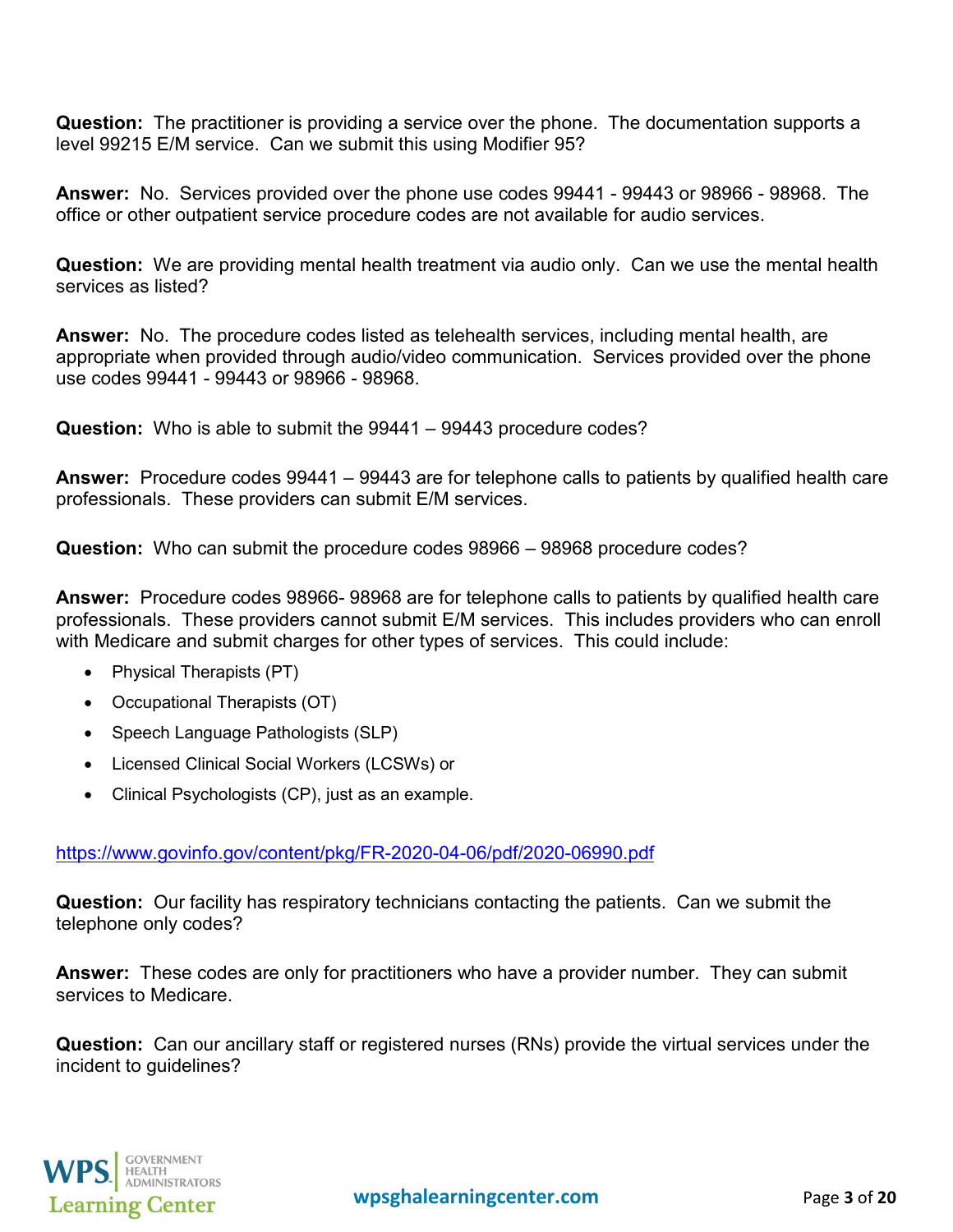**Answer:** No. CMS allows these services when provided by the physician or NPP. These codes are not available for ancillary or clinical staff.

**Question:** Can dieticians submit the 98966 - 98968 procedure codes?

**Answer:** If the dietician has a Medicare provider number, they can use these procedure codes.

**Question:** Our facility employs the physician, He/she is providing a telephone service to the patient. Can our facility submit the G2063 or the Q3014 procedure code?

**Answer:** No. A clinic visit or originating site fee is not valid for a telephone visit. A clinic visit or originating site fee is not valid when the patient is not in your location.

**Question:** Would the newly allowed telephone visits be subject to the global surgery guidelines?

<span id="page-3-0"></span>**Answer:** As professional encounters, the services would be subject to the global surgery guidelines.

# **Originating Site/Facility Charges**

**Question:** Can our facility submit an originating site fee when a specialist provides a telehealth service? The specialist will submit the telehealth procedure code.

**Answer:** The telehealth fact sheet includes the approved locations for an originating site. You can submit the originating site fee when your facility is on the list. The patient must be in your location.

[https://www.cms.gov/Outreach-and-Education/Medicare-Learning-Network-](https://www.cms.gov/Outreach-and-Education/Medicare-Learning-Network-MLN/MLNProducts/Downloads/TelehealthSrvcsfctsht.pdf)[MLN/MLNProducts/Downloads/TelehealthSrvcsfctsht.pdf](https://www.cms.gov/Outreach-and-Education/Medicare-Learning-Network-MLN/MLNProducts/Downloads/TelehealthSrvcsfctsht.pdf)

**Question:** What are the requirements for the originating site?

**Answer:** CMS provides a toolkit for providers to get ready for providing an originating site for telehealth. This toolkit informs on how to set up your facility to be an originating site. There is a section on the type of equipment needed. There is a section on choosing vendors. While the document addresses nursing home, the data is valid for any entity wanting to become an originating site.

<https://www.cms.gov/files/document/covid-19-nursing-home-telehealth-toolkit.pdf>

**Question:** Can a Rural Health Clinic/Federally Qualified Health Center (RHC/FQHC) submit originating site fees?

**Answer:** Yes, this is permissible when the patient is in your location.

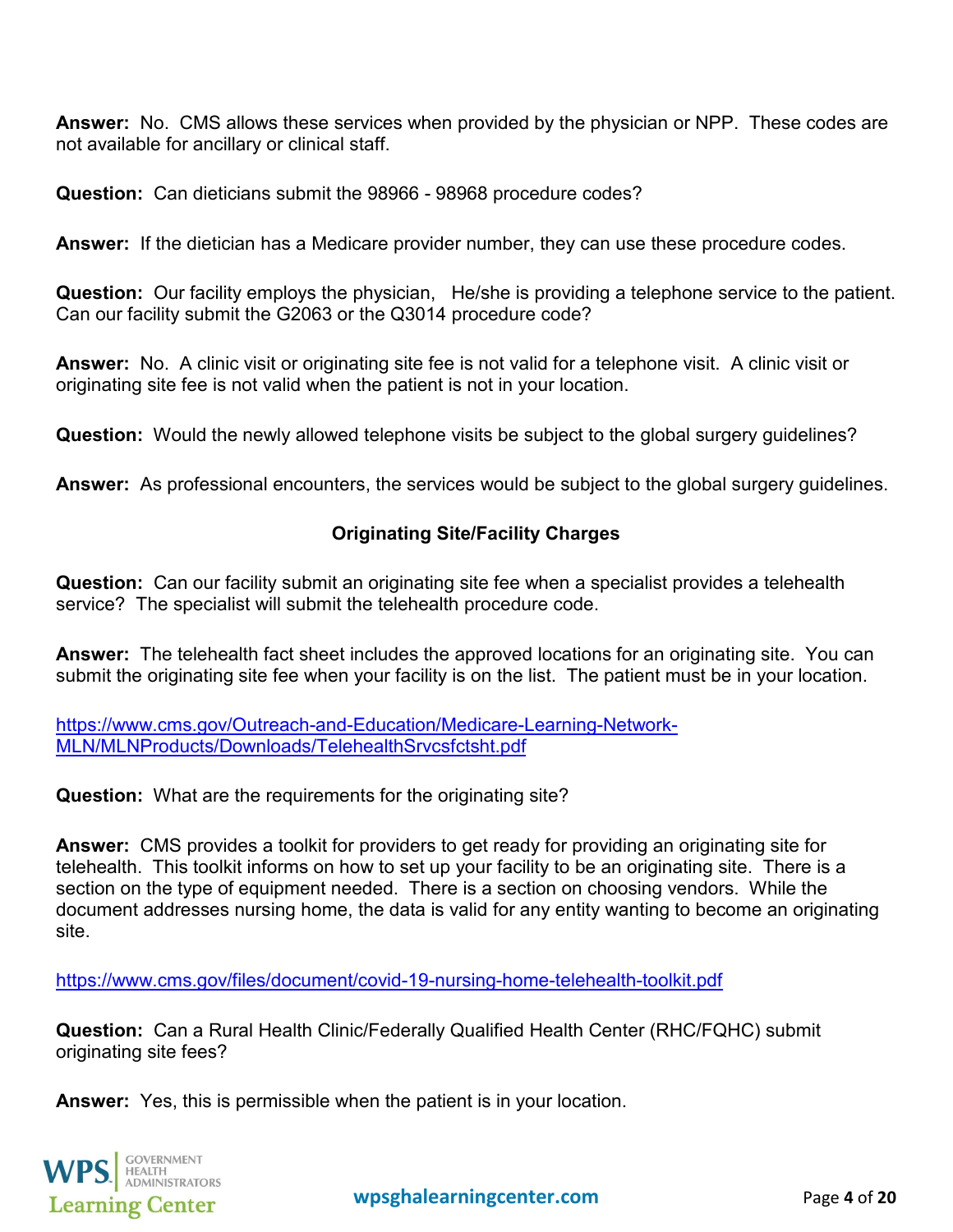[https://www.cms.gov/Outreach-and-Education/Medicare-Learning-Network-](https://www.cms.gov/Outreach-and-Education/Medicare-Learning-Network-MLN/MLNProducts/Downloads/TelehealthSrvcsfctsht.pdf)[MLN/MLNProducts/Downloads/TelehealthSrvcsfctsht.pdf](https://www.cms.gov/Outreach-and-Education/Medicare-Learning-Network-MLN/MLNProducts/Downloads/TelehealthSrvcsfctsht.pdf)

**Question:** Can a Critical Access Hospital (CAH) submit originating site fees?

**Answer:** Yes, this is permissible when the patient is in your location.

[https://www.cms.gov/Outreach-and-Education/Medicare-Learning-Network-](https://www.cms.gov/Outreach-and-Education/Medicare-Learning-Network-MLN/MLNProducts/Downloads/TelehealthSrvcsfctsht.pdf)[MLN/MLNProducts/Downloads/TelehealthSrvcsfctsht.pdf](https://www.cms.gov/Outreach-and-Education/Medicare-Learning-Network-MLN/MLNProducts/Downloads/TelehealthSrvcsfctsht.pdf)

**Question:** The physician provided a telehealth services to a patient at our facility. Can we submit an outpatient facility fee?

**Answer:** You can submit the originating site procedure code Q3014. [https://www.cms.gov/Outreach-and-Education/Medicare-Learning-Network-](https://www.cms.gov/Outreach-and-Education/Medicare-Learning-Network-MLN/MLNProducts/Downloads/TelehealthSrvcsfctsht.pdf)[MLN/MLNProducts/Downloads/TelehealthSrvcsfctsht.pdf](https://www.cms.gov/Outreach-and-Education/Medicare-Learning-Network-MLN/MLNProducts/Downloads/TelehealthSrvcsfctsht.pdf)

**Question:** The physician provided a telehealth service to the patient in their home. Can we submit an outpatient facility fee?

**Answer:** No. The facility would not have an originating site as the patient is not at your location.

**Question:** Can we submit the G0463 service when acting as an originating site for a telehealth service?

**Answer:** No. The appropriate procedure code is Q3014 when acting as an originating site.

**Question:** Can we submit an originating site fee when the physician provides an audio service?

**Answer:** No. An originating site fee is not billable for virtual services. This code is the originating site fee for telehealth services.

**Question:** As a Skilled Nursing Facility (SNF) submitting the Q3014, do we use the 99 Condition code?

**Answer:** No. Medicare does not require a condition code when submitting a SNF claim for telehealth services.

**Question:** The physician is working out of his/her home. The patient is in his/her home. Can we submit charges for a clinic visit or an originating site fee?

**Answer:** No. If the patient is not in your location, you would not have a charge.

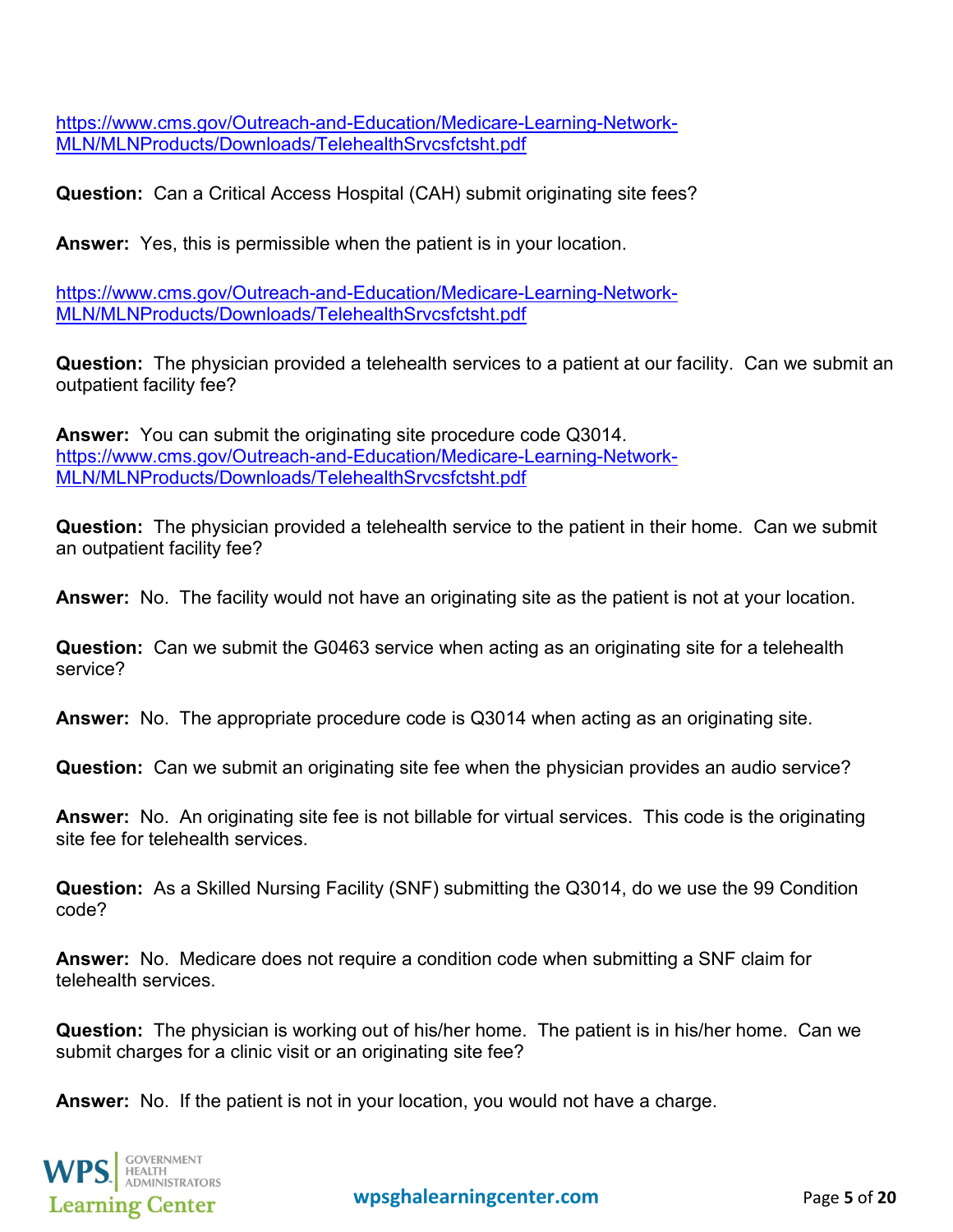**Question:** What can a SNF submit when the physical therapist provided services via telephone or telehealth?

**Answer:** Skilled nursing facilities cannot bill for PT services provided via telehealth or the telephone.

**Question:** How do we submit the charges when our employed diabetic and nutritional therapists provide services via telehealth?

**Answer:** Hospitals can submit the code Q3014 using TOB 12X or 13X with revenue code 78X. Hospitals may only submit distant site charges for Medical Nutrition Therapy (MNT) services. You must meet the requirements for these services. The nutritionists or registered dieticians must reassigned benefits to the hospital. Medicare Physician Fee Schedule (MPFS) payment is for the individual procedure code

**Question:** Our physician is in the office providing telehealth services to the patients. Can we submit both the originating site procedure code, Q3014, along with the telehealth service provided?

**Answer:** No. A physician/NPP providing telehealth would not submit the originating site fee. They would submit the telehealth service provided.

**Question:** Our physician is providing telehealth services from their home to the patient. The patient is in the office. Can we submit an originating site fee?

**Answer:** If the patient is in your office, you can submit the originating site fee.

**Question:** Our SNF is not in a rural area. We have not submitted the Q3014 originating site fee previously. Can we now when the patient is in our location?

<span id="page-5-0"></span>**Answer:** Yes. The changes allow telehealth services in rural and non-rural areas.

## **Provider Enrollment and Practitioner Home**

**Question:** Can a provider perform services from his/her home?

**Answer:** A provider may provide telehealth services from his/her home. Medicare does not require you to add this as a practice location during the emergency. Item 32 of the CMS 1500 form can show the physician/NPP home or office address.

<https://www.cms.gov/files/document/summary-covid-19-emergency-declaration-waivers.pdf>

**Question:** The practitioner is in his/her home providing services to a patient in an assisted living facility. What place of service (POS) code and procedure code do we use?

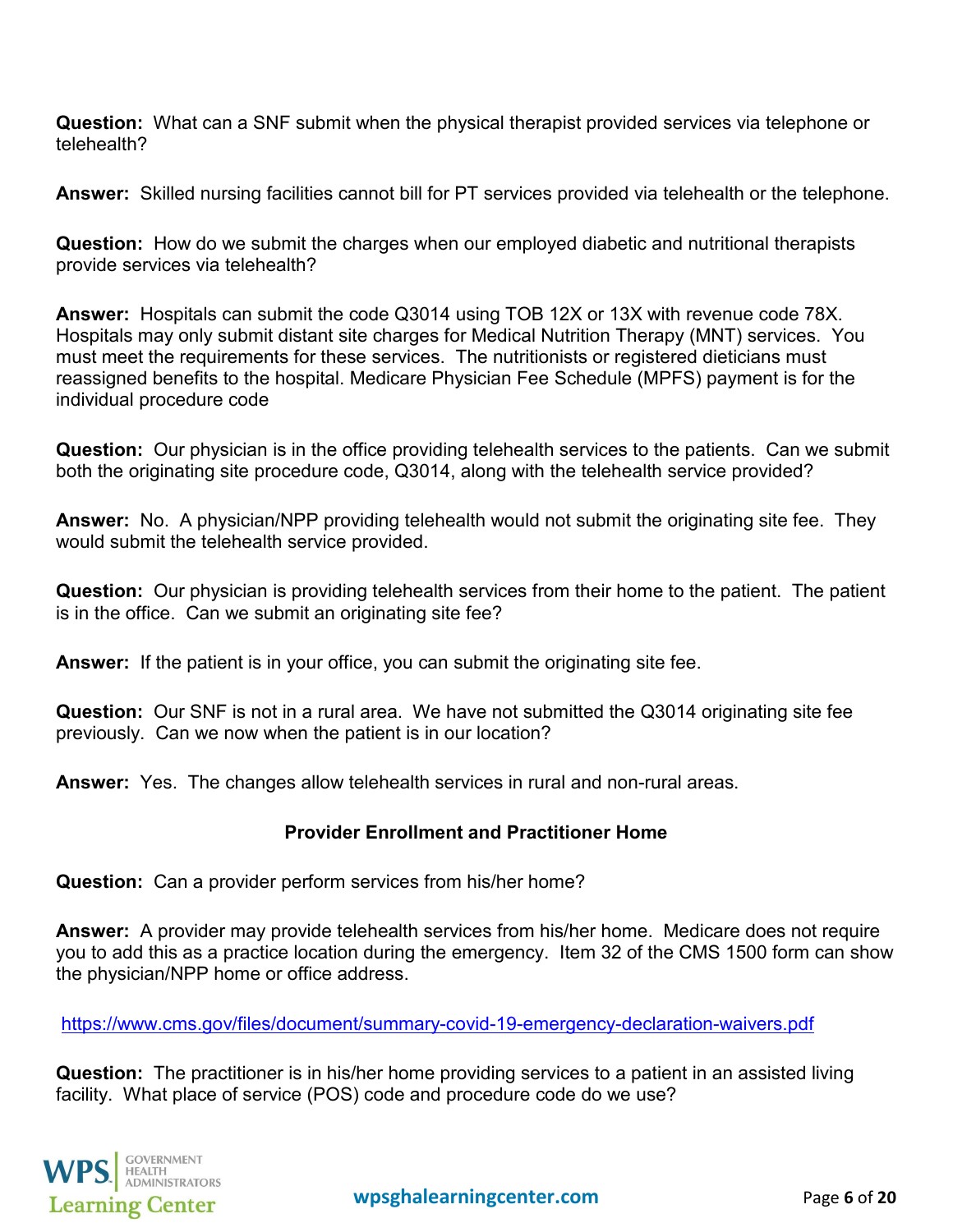**Answer:** CMS updated the list of covered telehealth services to include assisted living facility codes. The practitioner would choose codes and the POS that most accurately reflect the service. This could be the assisted living facility codes and POS 13. It could also be the office or other outpatient procedures codes and POS 11.

**Question:** Do we have to enroll with another contractor if we go to another state to help?

**Answer:** You will need to enroll in the state in which you are practicing. CMS has made changes to expedite the enrollment process.

<span id="page-6-0"></span><https://www.cms.gov/files/document/provider-enrollment-relief-faqs-covid-19.pdf>

#### **Documentation**

**Question:** We are providing telehealth office or other outpatient services (99201 – 99215). Do we submit based on time only or medical decision-making (MDM)?

**Answer:** CMS allows providers to bill based on time using the guidelines identified for 2021 services. This means the time does not have to be for counseling/coordination of care only. You can include non-face-to-face time provided on the same day. This is retroactive to 3/1/20. You can submit based on MDM in the 1995 or 1997 Documentation Guidelines.

<https://www.govinfo.gov/content/pkg/FR-2020-04-06/pdf/2020-06990.pdf>

**Question:** Would the use of the 2021 guidelines for office or other outpatient services be retroactive to 3/1/20?

**Answer:** CMS allows use of the 2021 guidelines for office or other outpatient codes using time to choose the procedure code. This is retroactive to 3/1/20.

**Question:** Would we use the time associated with the CPT 2020 codes? Or would we use the time associated with the office or other outpatient procedure codes in 2021?

**Answer:** CMS is allowing for the times as listed in the 2020 Final Rule. Don't round time when using the 2021 guidelines. Use the time as listed for the procedure codes.

<https://www.govinfo.gov/content/pkg/FR-2020-04-06/pdf/2020-06990.pdf>

**Question:** Can we use time to choose other categories of E/M such as inpatient hospital services?

**Answer:** You can use time when more than 50% of the face-to-face (telehealth acceptable) is spent in counseling/coordination of care.

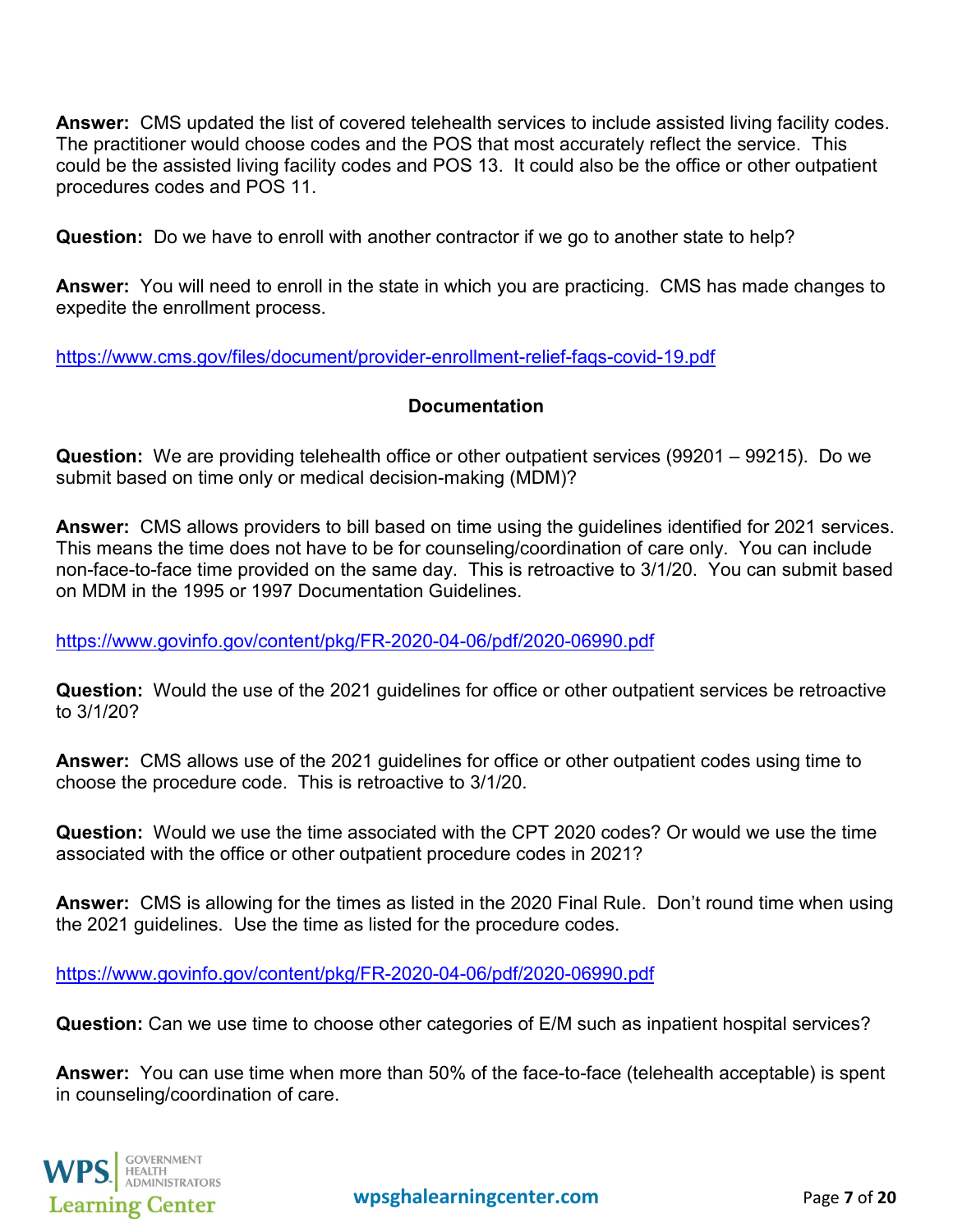**Question:** How do we document the exam portion of an E/M service when providing the exam through telehealth?

**Answer:** Your documentation would not change. The exam is what you see, hear, touch, etc. Document what you are doing. For example, if you ask a patient to demonstrate a range of motion, you documentation would show the range.

[https://www.cms.gov/Outreach-and-Education/Medicare-Learning-Network-](https://www.cms.gov/Outreach-and-Education/Medicare-Learning-Network-MLN/MLNProducts/Downloads/eval-mgmt-serv-guide-ICN006764.pdf)[MLN/MLNProducts/Downloads/eval-mgmt-serv-guide-ICN006764.pdf](https://www.cms.gov/Outreach-and-Education/Medicare-Learning-Network-MLN/MLNProducts/Downloads/eval-mgmt-serv-guide-ICN006764.pdf)

**Question:** Do we have to indicate we provided the service via telehealth?

**Answer:** Medicare does not require it, but this would be a best practice.

**Question:** What ramifications will we have when Medicare audits services long after the declared emergency is over?

**Answer:** Medicare will review based on the rules and regulations at the time of the service. CMS has also indicated treatment of patients is the provider's main focus at this time.

<https://www.cms.gov/files/document/provider-burden-relief-faqs.pdf>

**Question:** What documentation do you expect when providing an e-visit or audio only visit?

**Answer:** The documentation would reflect the service. The medical record will show

- the nature of the service,
- any correspondence or communication with the patient, if available, and
- the physician/practitioner's exam and or medical decision-making.

**Question:** We are unable to upload the video into our electronic medical record. Can we still submit telehealth services?

**Answer:** Yes. Your medical record will reflect the service provided to the patient. You are not required to upload the video.

**Question:** Do we have to document why we are seeing the patient via telehealth or through virtual communication?

<span id="page-7-0"></span>**Answer:** Medicare does not require this.

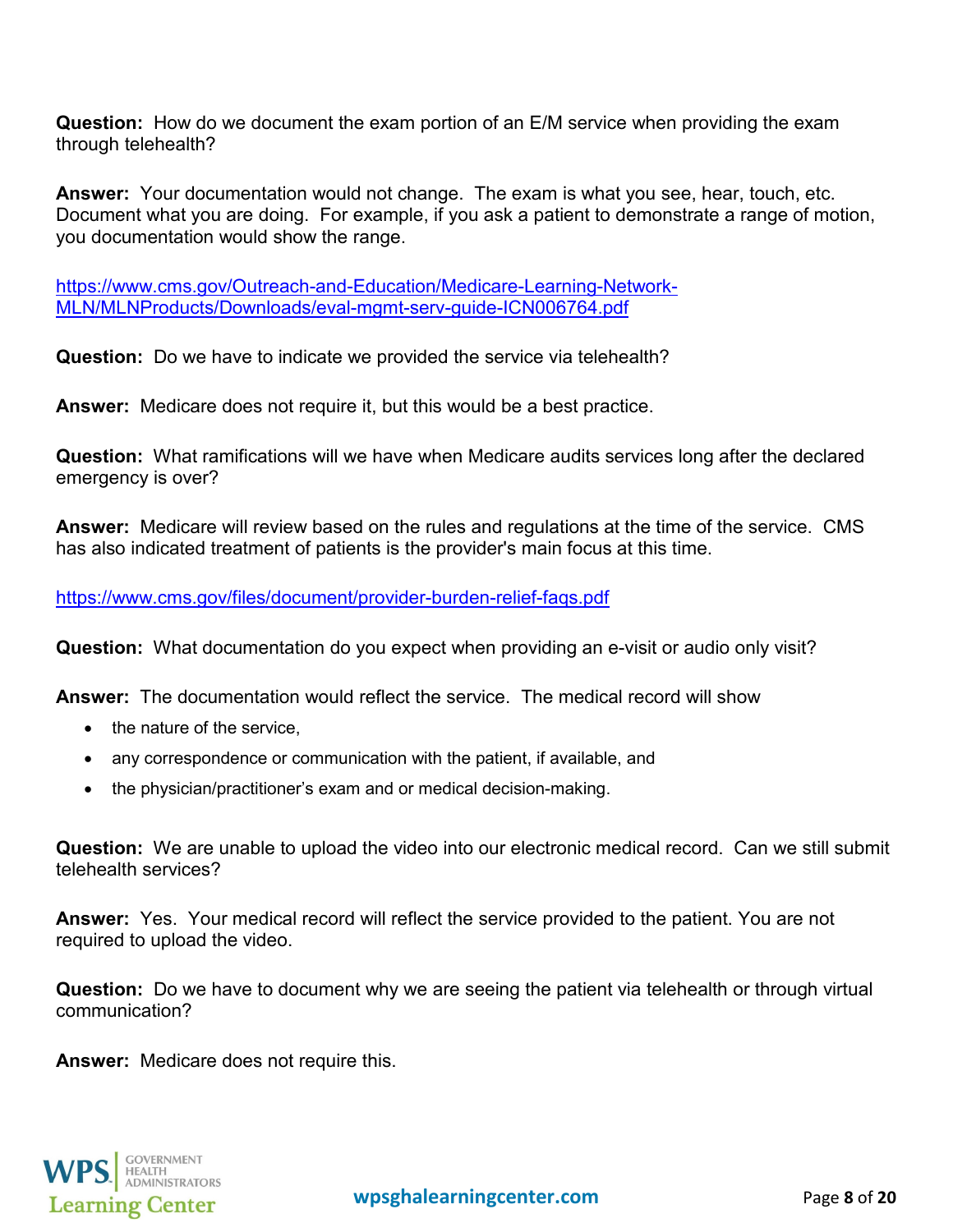#### **Procedure Codes**

**Question:** Under the 1135 waiver, can we submit telehealth services for new patient services?

**Answer:** Yes. This is part of CMS relaxing the requirements during the emergency. <https://www.govinfo.gov/content/pkg/FR-2020-04-06/pdf/2020-06990.pdf>

**Question:** Has Medicare waived the frequency limitations for telehealth services?

**Answer:** Yes, when medically necessary. You may provide subsequent hospital visits more than every three days. You may provide skilled nursing visits more than once every 30 days.

**Question:** How do we choose between a home visit and an office visit for a telehealth service?

**Answer:** Base your choice of procedure code on the service provided to the patient. Home visits are appropriate telehealth services. Look to your documentation to determine the appropriate code.

**Question:** Can our dietician provider services via telehealth?

**Answer:** Yes. There are dietician services on the list of approved telehealth services. This include diabetic management (G0108 and G0109) and medical nutritional therapy (G0270).

<https://www.cms.gov/Medicare/Medicare-General-Information/Telehealth/Telehealth-Codes>

**Question:** Procedure codes G2061 – G0263 are the e-visits. Procedure codes 98966 – 98968 are the telephone calls. Can we submit when provided by ancillary staff or the RN?

**Answer:** No. These codes are provided by qualified healthcare professionals that cannot submit E/M services, but can submit other services to Medicare.

**Question:** We have questions on multiple procedure codes and whether Medicare will reimburse as telehealth. Where do we find more information?

**Answer:** Access the list of appropriate telehealth services on the CMS website. <https://www.cms.gov/Medicare/Medicare-General-Information/Telehealth/Telehealth-Codes>

**Question:** Can we submit the 99354 and 99355 prolonged services in the office when providing an appropriate telehealth service?

**Answer:** Yes. These codes are on the list of approved services. <https://www.cms.gov/Medicare/Medicare-General-Information/Telehealth/Telehealth-Codes>

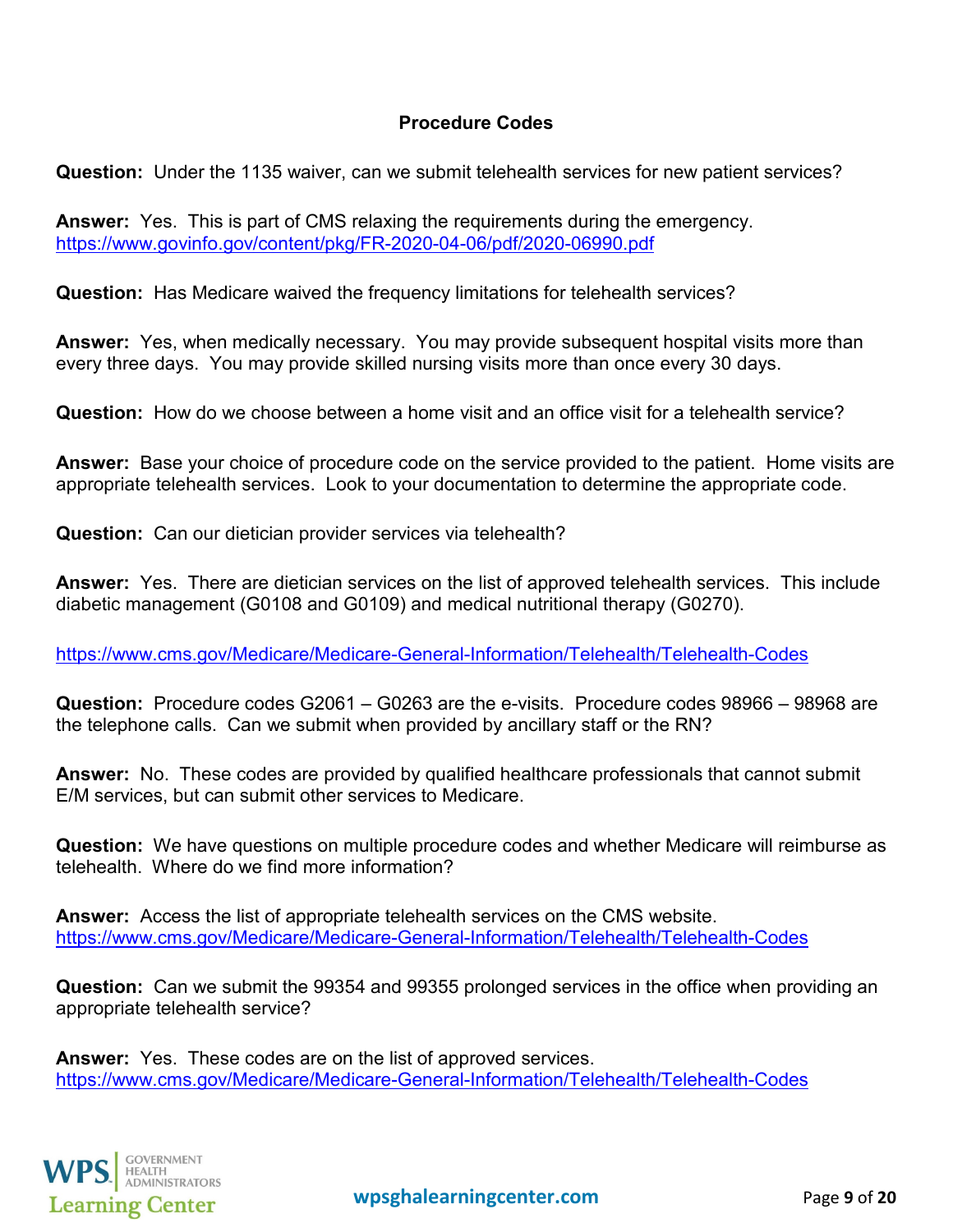**Question:** Can we submit the 99356 and 99357 prolonged services in an inpatient setting when providing appropriate telehealth services?

**Answer:** Yes. These codes are on the list of approved services. <https://www.cms.gov/Medicare/Medicare-General-Information/Telehealth/Telehealth-Codes>

**Question:** Can we use the 99358 or 99359 prolonged non-face-to-face services during the declared emergency?

**Answer:** These services are payable by Medicare. They should be related to a service provided to the patient. The service does not have to be on the same day. The related service does not have to be an E/M service. See the CMS Internet-Only Manual (IOM), Publication 100-04, Medicare Claims Processing, Chapter 12, Section 30.6.15.2.

<https://www.cms.gov/Regulations-and-Guidance/Guidance/Manuals/Downloads/clm104c12.pdf>

**Question:** Can the NPP submit the 99421 - 99423 and the 99441 - 99433 procedure codes?

<span id="page-9-0"></span>**Answer:** Yes, NPPs who can submit E/M services can use these codes.

## **Virtual Services**

**Question:** When utilizing the virtual services, does the contact have to be patient initiated?

**Answer:** Procedure codes G2010, G2012, 99421 - 99423, and G2061 - G0263 must be patient initiated. You can notify your patients that you have this service available. The codes 99441 - 99443 and 98966- 98968 do not have to be patient initiated.

**Question:** Can we submit multiple units of G2012 to reflect the total time on the date of service?

**Answer:** No. This service is for the total service provided on that date of service. This code does not have the 7-day restriction as some of the other virtual services.

**Question:** What POS code do we use for the virtual services?

**Answer:** Providers will generally use POS 11 for office. However, you can also use an outpatient setting.

**Question:** What is the difference between a G2012 and 99421?

**Answer:** The G2012 is a patient initiated call between the physician and the patient. The 99421 is a patient initiated on-line digital E/M performed by the physician.

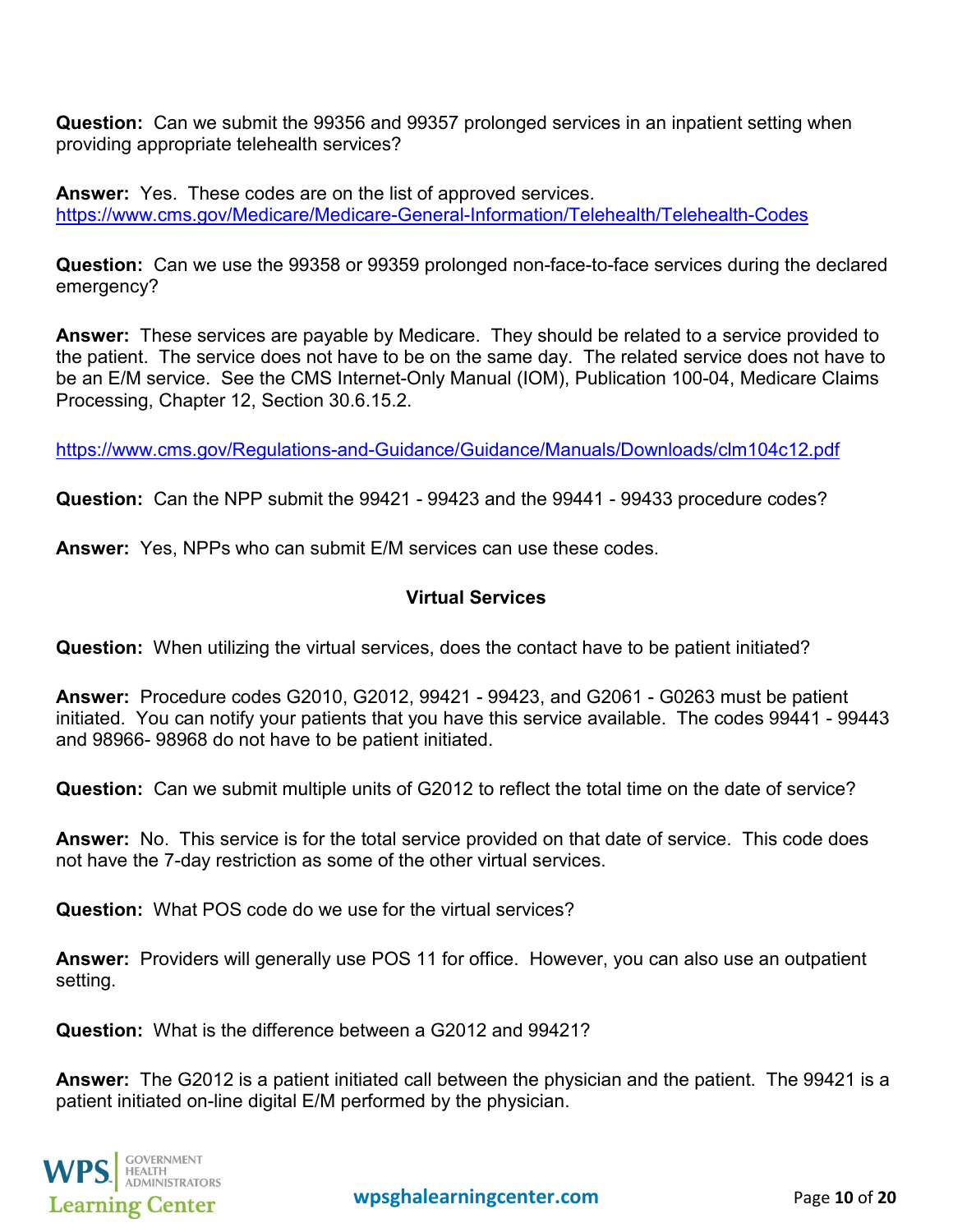**Question:** Do we use Modifier 95 for virtual services?

**Answer:** No, this modifier is not for virtual services. This modifier is for telehealth services.

**Question:** Can Medicare reimburse for multiple virtual codes in a 7-day period?

**Answer:** No, time would be cumulative during the 7-day period. Submit the code at the end of a 7 day period. You can also submit when completing the time for the higher level code. Medicare would not allow again until the 8th day from the billed date.

**Question:** Are the codes 99421 - 99423 for patient portal inquiries only?

**Answer:** These codes are for on-line digital E/M services. Generally, these patient initiated services would come through your patient portal.

**Question:** Will CMS move the procedure codes 99441 - 99443 and 98966 - 98968 to an "A" status back to 3/1/20?

**Answer:** We believe these services will be available for reimbursement as of 3/1/20. WPS GHA has pricing available on the web site.

<https://www.govinfo.gov/content/pkg/FR-2020-04-06/pdf/2020-06990.pdf> [https://www.wpsgha.com/wps/portal/mac/site/fees-and-reimbursements/guides-and-resources/mpfs](https://www.wpsgha.com/wps/portal/mac/site/fees-and-reimbursements/guides-and-resources/mpfs-update-for-april-2020/)[update-for-april-2020/](https://www.wpsgha.com/wps/portal/mac/site/fees-and-reimbursements/guides-and-resources/mpfs-update-for-april-2020/) 

**Question:** Will virtual services provided by NPPs be allowed at 85% of the MPFS?

**Answer:** CMS has not indicated any changes to this payment differential.

**Question:** Can we submit the virtual services procedure codes on a UB-04 form?

**Answer:** These are professional services. If you normally submit your professional services on the UB-04, you may continue to do so.

**Question:** Our physician evaluates the patient's medical record and makes recommendations on treatment. How do we submit charges for this service?

<span id="page-10-0"></span>**Answer:** These services could be interprofessional consultations. These are procedure codes 99446 – 99451. The requesting practitioner could submit 99452. Evaluate the description of the codes are your service to determine if appropriate.

## **PT/OT/SLP**

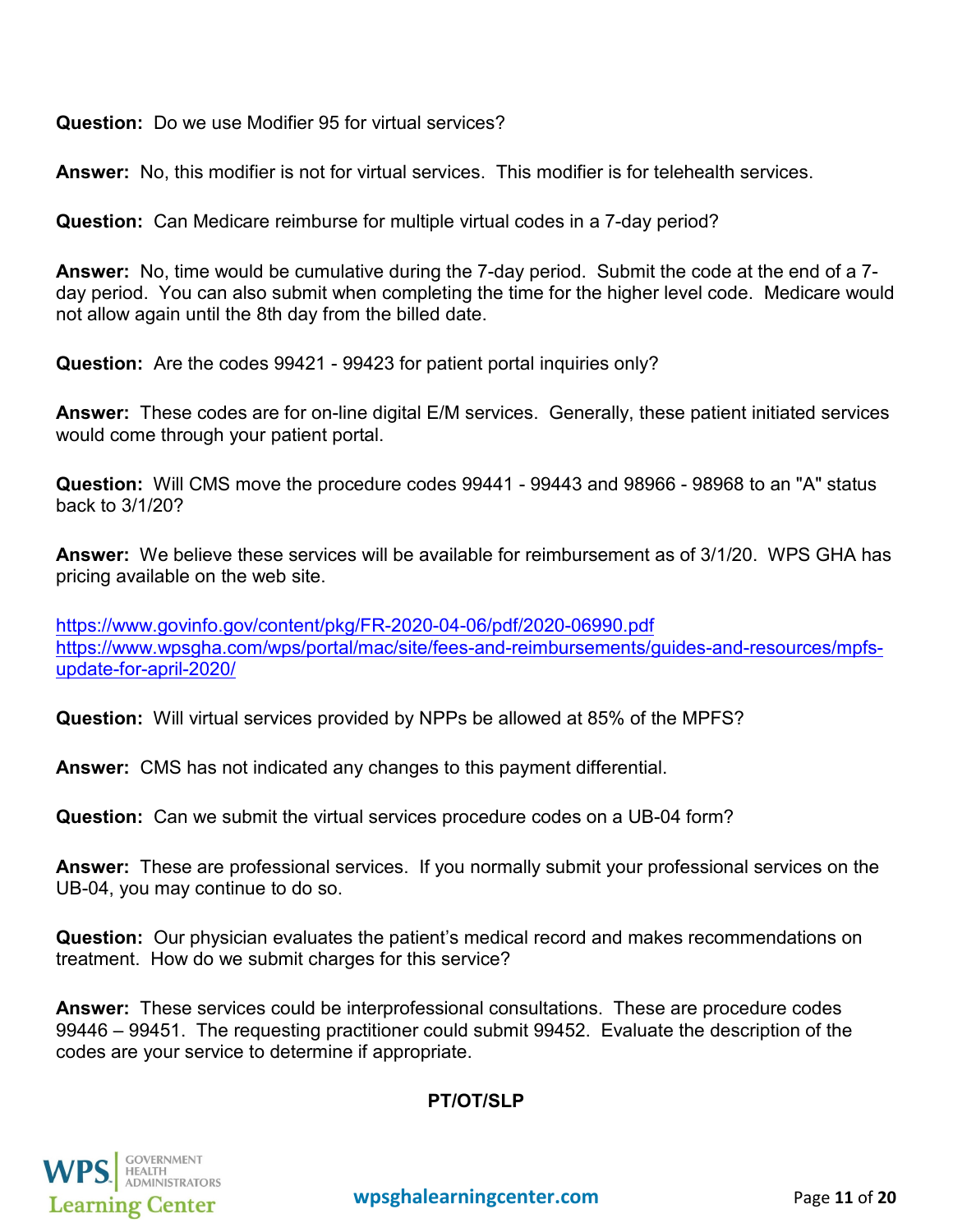**Question:** Can a PT, OT, or SLP provide services via telehealth?

**Answer:** No. The CMS approved telehealth services are not available to these specialties. The CMS Telehealth Fact sheet has the list of appropriate providers.

[https://www.cms.gov/Outreach-and-Education/Medicare-Learning-Network-](https://www.cms.gov/Outreach-and-Education/Medicare-Learning-Network-MLN/MLNProducts/Downloads/TelehealthSrvcsfctsht.pdf)[MLN/MLNProducts/Downloads/TelehealthSrvcsfctsht.pdf](https://www.cms.gov/Outreach-and-Education/Medicare-Learning-Network-MLN/MLNProducts/Downloads/TelehealthSrvcsfctsht.pdf)

**Question:** The new list of procedure codes include many therapy services. Can a PT/OT/SLP provide these services via telehealth?

**Answer:** No. PT/OT/SLP are not on the approved telehealth provider list. Physicians or NPPs can provide these services

[https://www.cms.gov/Outreach-and-Education/Medicare-Learning-Network-](https://www.cms.gov/Outreach-and-Education/Medicare-Learning-Network-MLN/MLNProducts/Downloads/TelehealthSrvcsfctsht.pdf)[MLN/MLNProducts/Downloads/TelehealthSrvcsfctsht.pdf](https://www.cms.gov/Outreach-and-Education/Medicare-Learning-Network-MLN/MLNProducts/Downloads/TelehealthSrvcsfctsht.pdf)

**Question:** Can PT/OT/SLP provide the virtual services?

**Answer:** Yes. PT/OT/SLP can provide the G2061 - G2063 and the 98966 - 98968 services.

**Question:** Can the facility submit the e-visits or telephone services when provided by PT/OT/SLP or an LCSW or CP?

**Answer:** Yes, these services are payable by Medicare. A facility would submit as usual for these services.

**Question:** Can we submit the G2061-G0263 and 98966 - 98968 when provided by the ancillary or nursing staff?

<span id="page-11-0"></span>**Answer:** No. These codes are for qualified healthcare professionals that can submit claims, but cannot submit an E/M service.

#### **Modifiers**

**Question:** How do we use the "DR", "CR" and "95" Modifiers?

**Answer:** The DR is a condition code, not a modifier. The CR Modifier is used for services related to COVID 19. Physician use the 95 Modifier when billing the acceptable telehealth procedure codes and not using POS 02. Medicare does not require the CR Modifier.

<https://www.cms.gov/files/document/se20011.pdf>

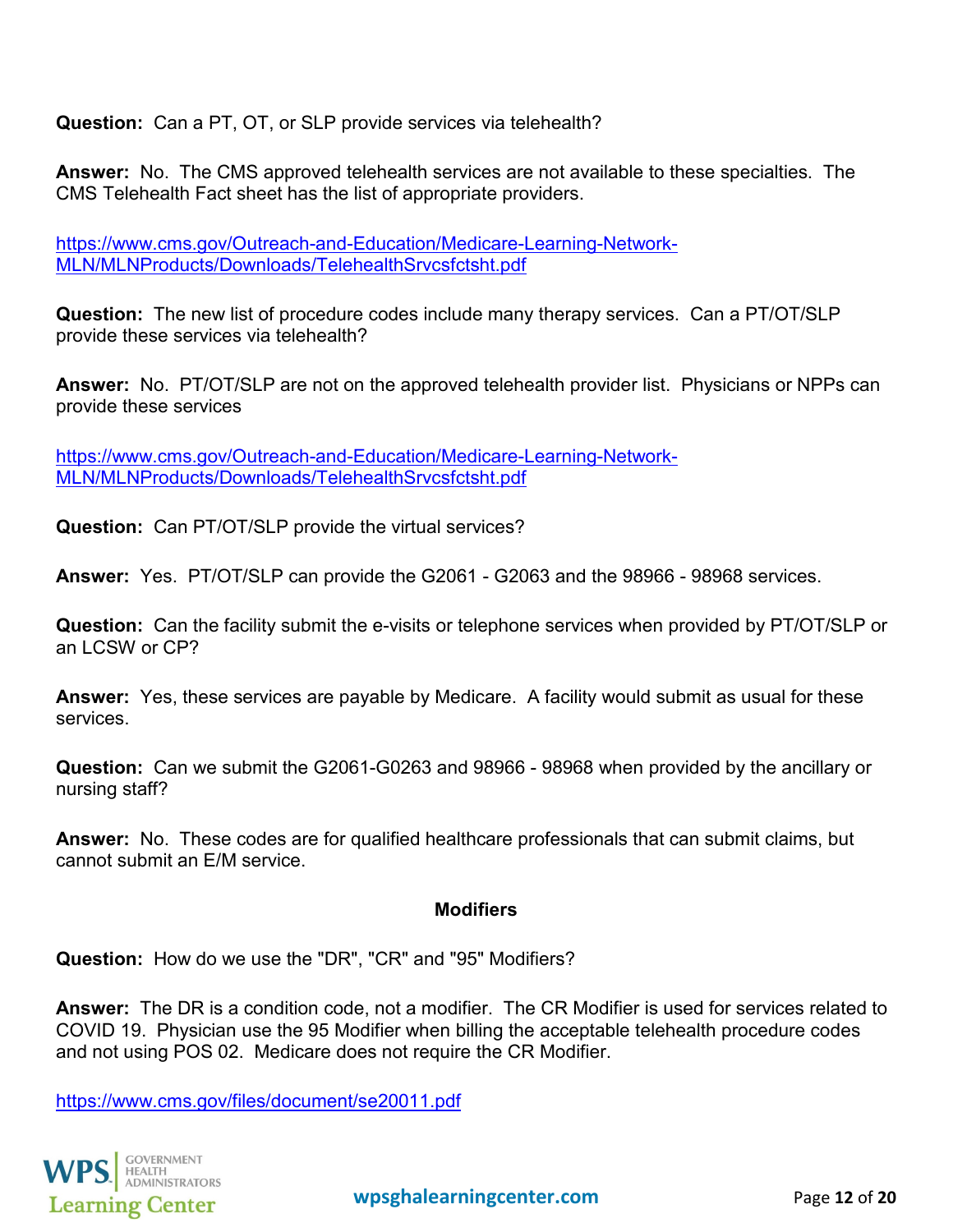**Question:** Do we have to use the Modifier 95 when billing POS 02?

**Answer:** No, you would not need Modifier 95. The POS 02 indicates you performed the service through telehealth.

**Question:** When is it appropriate to use Modifier CR?

**Answer:** Modifier CR is to indicate services that are catastrophic/disaster related. Physicians billing for telehealth does not use this modifier.

<https://www.cms.gov/files/document/se20011.pdf>

**Question:** When it is appropriate to use Modifier DR?

**Answer:** DR is a condition code, not a modifier. Use this when services are catastrophic/disaster related.

<https://www.cms.gov/files/document/se20011.pdf>

**Question:** Is Modifier 95 considered a payment modifier?

**Answer:** No. This is an informational modifier. It does not have to be in the first modifier field.

**Question:** If we use POS 02, will reimbursement be at the facility rate if one is available?

**Answer:** Yes. POS 02 reimburses at the facility rate.

**Question:** We can now use the appropriate POS for the category of service rather than the POS 02. Is that correct?

**Answer:** Yes, you can use the appropriate POS. Medicare will reimburse at the facility or non-facility rate based on the category of service.

**Question:** How are we to use Modifier CS?

**Answer:** Modifier CS is used when you are ordering and/or performing the laboratory test for COVID 19.

<span id="page-12-0"></span><https://www.cms.gov/files/document/se20011.pdf>

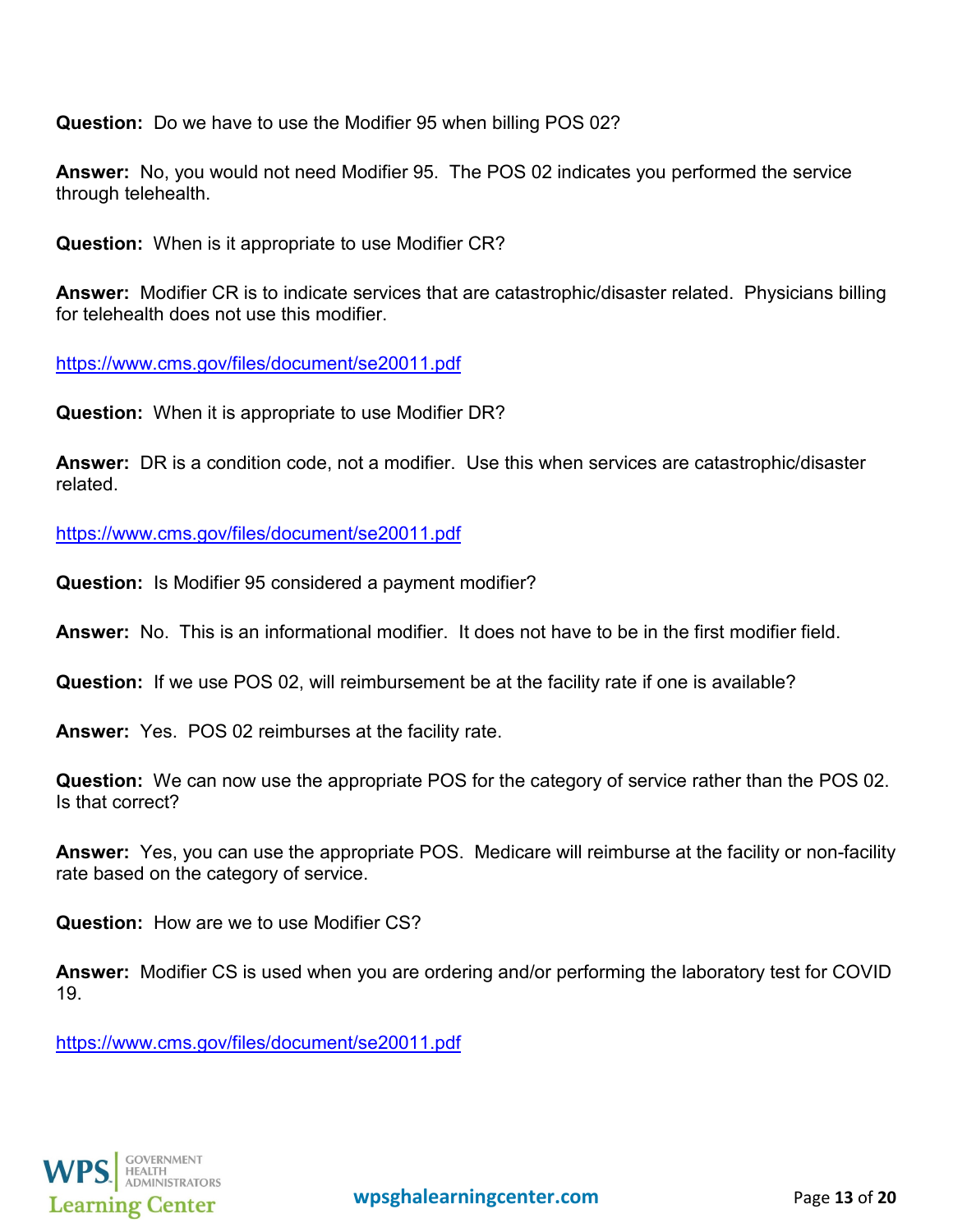#### **RHC/FQHC Billing**

**Question:** The Coronavirus Aid, Relief, and Economic Security Act (CARES Act) provides for the RHC/FQHC to submit both the originating site and the distant site service. As of 4/3/20 CMS has not published any information. When can we begin submitting?

**Answer:** Please watch the CMS web site for more information.

[https://www.cms.gov/About-CMS/Agency-Information/Emergency/EPRO/Current-](https://www.cms.gov/About-CMS/Agency-Information/Emergency/EPRO/Current-Emergencies/Current-Emergencies-page)[Emergencies/Current-Emergencies-page](https://www.cms.gov/About-CMS/Agency-Information/Emergency/EPRO/Current-Emergencies/Current-Emergencies-page)

**Question:** How would an RHC/FQHC provider submit for a physician initiated telephone call to the patient?

**Answer:** The codes are 99441 – 99443 for physicians/NPPs that can also submit an E/M service. Codes 98966 – 98968 are for qualified health care professionals that can submit charges to Medicare, but cannot submit E/M services.

**Question:** Would an RHC/FQHC submit charges for the virtual services on the UB-04 or the CMS 1500 form?

**Answer:** CMS has not published information on RHC/FQHC submit telehealth services. We anticipate RHC/FQHCs would continue to submit on a UB-04 form.

**Question:** How will Medicare reimburse a telehealth service by an RHC/FQHC? Under the All-Inclusive Rate (AIR) or the Prospective Payment System (PPS) rate?

**Answer:** CMS published the reimbursement would be under the MPFS for the service.

<https://www.govinfo.gov/content/pkg/FR-2020-04-06/pdf/2020-06990.pdf>

**Question:** RHC/FQHC use procedure code G0071 for virtual or on-line services. We would also use this code for telephone visits?

**Answer:** RHC/FQHCs can submit the 99441 - 99443 and 98966 - 98966 separately from the G0071 services.

**Question:** Would the RHC/FQHC submit the G0071 on the UB-04 or the CMS 1500 form?

**Answer:** The claim form is the UB-04.

**Question:** Can an RHC/FQHC submit telephone services under the procedure code G0071?

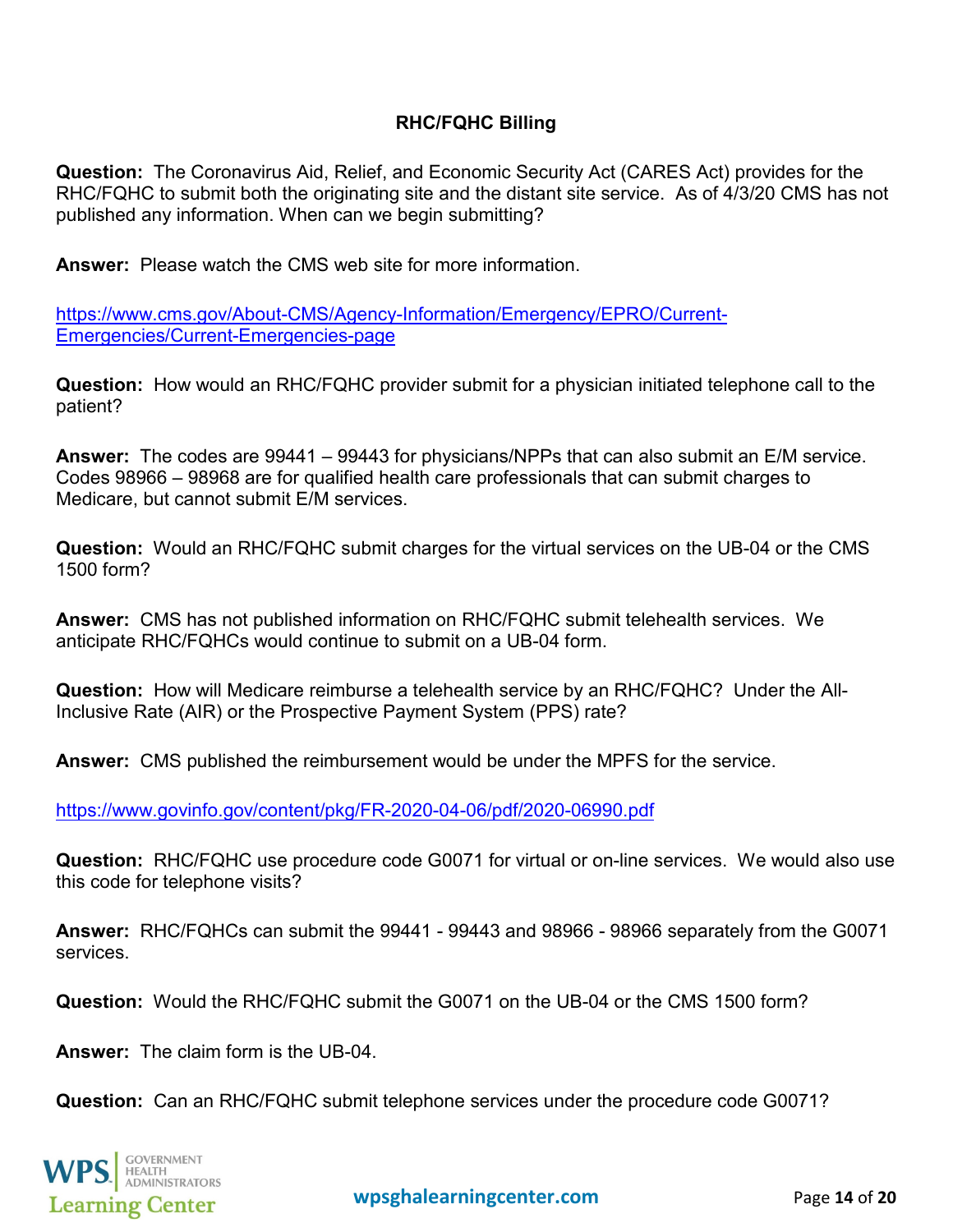**Answer:** The CARES Act does not address this. The Interim Final Rule does not include the telephone procedure codes in the description of procedure code G0071.

<https://www.govinfo.gov/content/pkg/FR-2020-04-06/pdf/2020-06990.pdf>

**Question:** Can an RHC/FQHC submit procedure code G0071 when provided by an RN?

**Answer:** No. The virtual services are services by the qualified healthcare professional (physician or NPP).

**Question:** Is the G0071 paid under the AIR or PPS for an RHC/FQHC?

<span id="page-14-0"></span>**Answer:** The information in the interim final rule shows there is specific payment for this service. <https://www.govinfo.gov/content/pkg/FR-2020-04-06/pdf/2020-06990.pdf>

#### **Other**

**Question:** Can we provide services via telehealth to a patient located in another state?

**Answer:** Yes. Submit to the Medicare Administrative Contractor (MAC) based on your location. Contact the state to determine rules and regulations.

**Question:** The physician is outside the patient's room, but separated by glass or in different location in the same building. Can we submit E/M services via telehealth?

**Answer:** No. The patient and practitioner must be in separate locations to qualify for a telehealth service.

**Question:** Is the expansion of telehealth services available nationwide?

**Answer:** Yes, the Medicare rules apply to all states.

**Question:** What POS do we use for services provided through interactive audio/video communication systems?

**Answer:** Providers can use Place of Service 02 for codes on the telehealth list prior to the declared emergency. During the declared emergency, providers can

- continue to use POS 02 or
- use the POS code that corresponds to the category of service with Modifier 95.

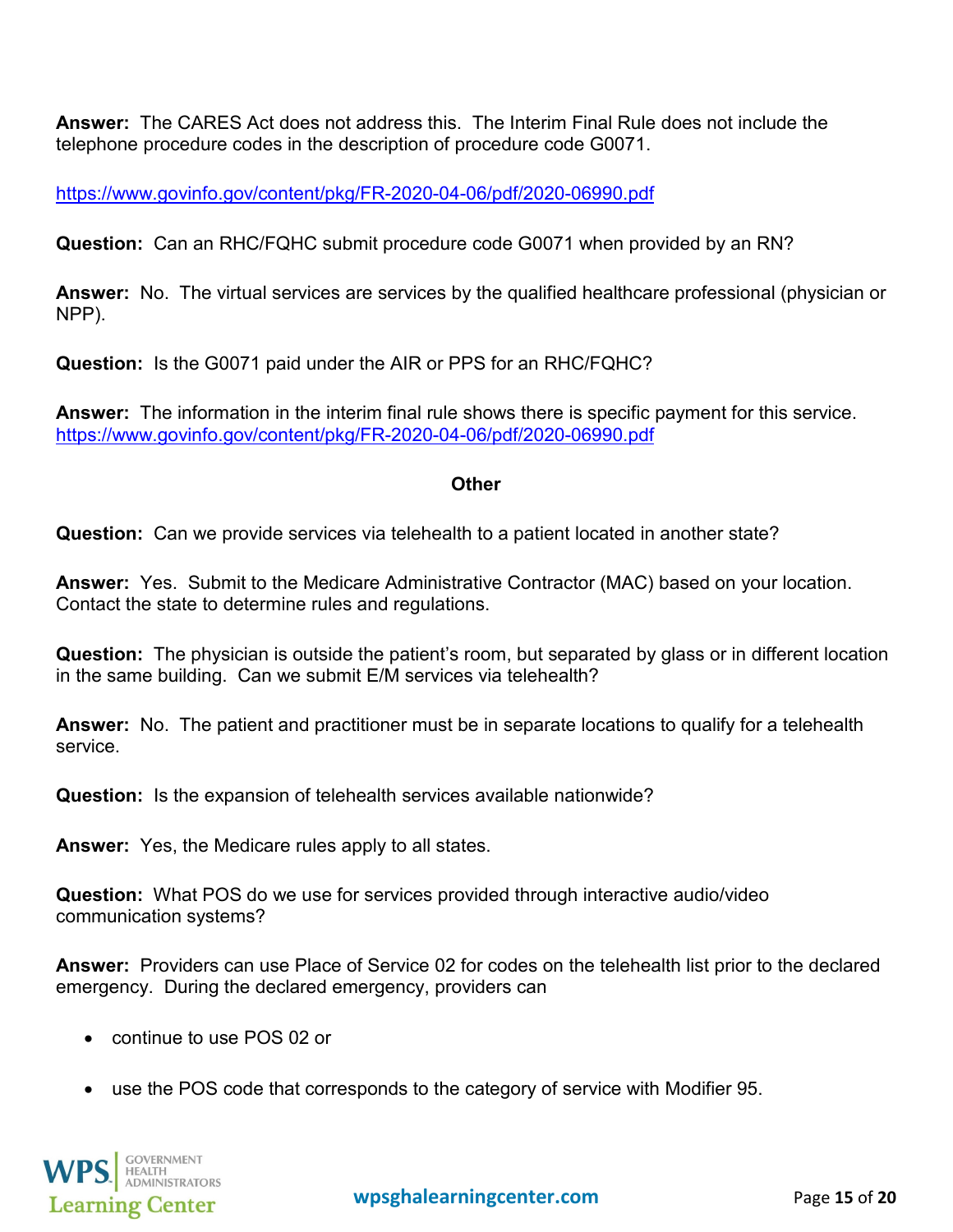**Question:** What is the effective date of the changes?

**Answer:** The Interim Final Rule provides an implementation date of 3/1/20.

<https://www.govinfo.gov/content/pkg/FR-2020-04-06/pdf/2020-06990.pdf>

**Question:** We are a CAH Method II. We provide diabetic management and medical nutrition therapy from the dietician's home. How does our billing change?

**Answer:** CAHs Method II can bill services as telehealth (audio/video communication) when the patient and practitioner are in separate locations. If the patient is in your location, you can submit the originating site fee and the service. If the patient is not in your location, you can submit the telehealth service provided.

**Question:** Will Medicare now allow an initial and subsequent hospital visit on the same day?

**Answer:** Medicare has not changed the per diem nature of E/M. Medicare pays once per day unless meeting one of the exceptions. You can find more information in the CMS IOM, Publication 100-04, Chapter 12, Section 30.6.7.B and 30.6.9.B.

<https://www.cms.gov/Regulations-and-Guidance/Guidance/Manuals/Downloads/clm104c12.pdf>

**Question:** Where can we find instructions on telehealth services?

**Answer:** This is in the CMS IOM, Publication 100-04, Medicare Claims Processing, Chapter 12, Section 190. You can also find information in the Telehealth Fact Sheet

<https://www.cms.gov/Regulations-and-Guidance/Guidance/Manuals/Downloads/clm104c12.pdf>

[https://www.cms.gov/Outreach-and-Education/Medicare-Learning-Network-MLN/MLNProducts/MLN-](https://www.cms.gov/Outreach-and-Education/Medicare-Learning-Network-MLN/MLNProducts/MLN-Publications-Items/CMS1243327)[Publications-Items/CMS1243327](https://www.cms.gov/Outreach-and-Education/Medicare-Learning-Network-MLN/MLNProducts/MLN-Publications-Items/CMS1243327)

**Question:** How long will these emergency instructions be in place?

**Answer:** Until the declared emergency is over. CMS and the Trump Administration will make this determination.

**Question:** When is the GT Modifier appropriate?

**Answer:** CAHs use the GT Modifier when providing telehealth services. CAHs do not use Modifier 95.

**Question:** What services are available for LCSW and CP?

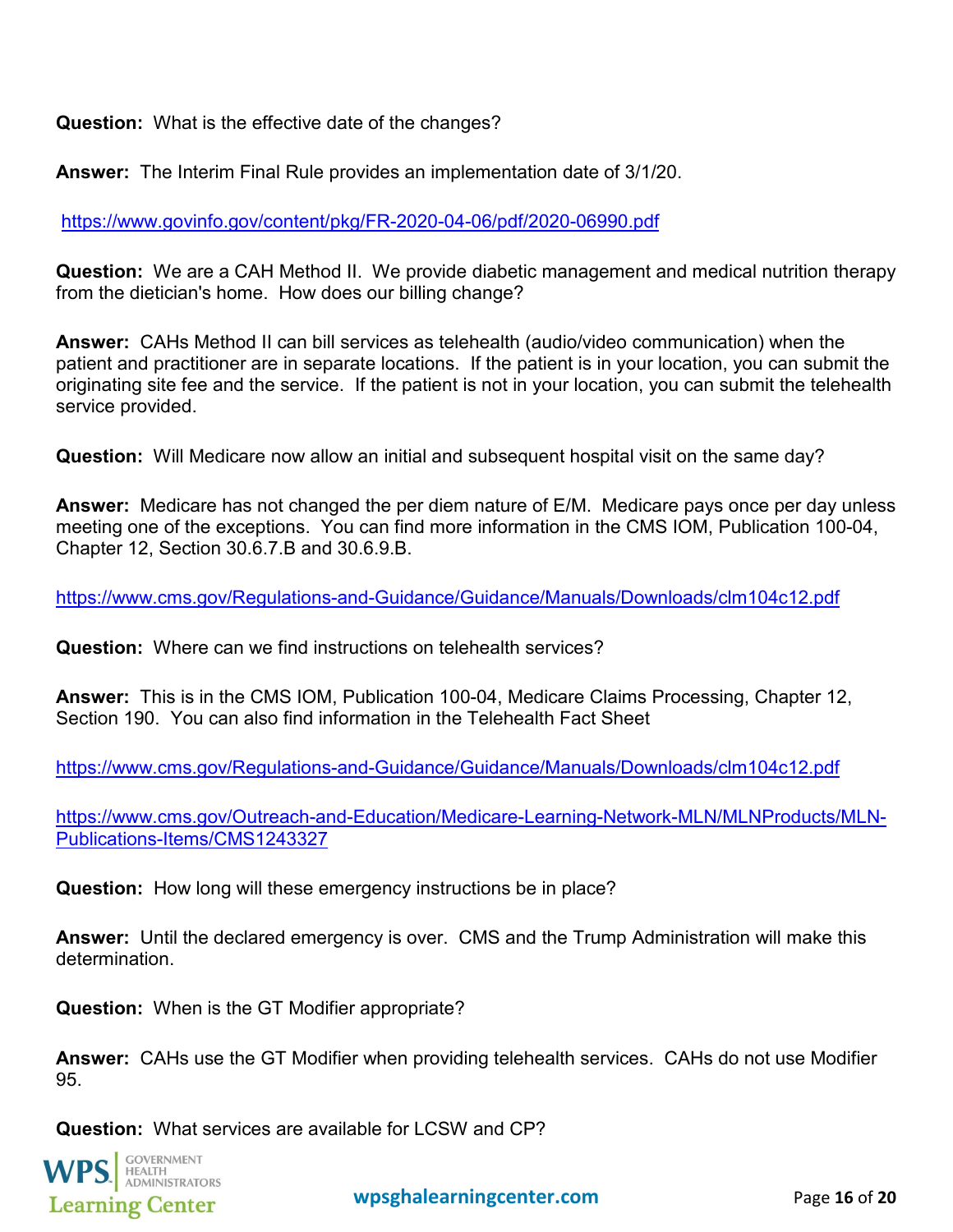**Answer:** LCSWs and CPs are appropriate distant site practitioners for telehealth services. They can submit procedure codes that do not contain an E/M element.

[https://www.cms.gov/Outreach-and-Education/Medicare-Learning-Network-](https://www.cms.gov/Outreach-and-Education/Medicare-Learning-Network-MLN/MLNProducts/Downloads/TelehealthSrvcsfctsht.pdf)[MLN/MLNProducts/Downloads/TelehealthSrvcsfctsht.pdf](https://www.cms.gov/Outreach-and-Education/Medicare-Learning-Network-MLN/MLNProducts/Downloads/TelehealthSrvcsfctsht.pdf)

**Question:** Can a CAH Method I provider submit the telehealth services?

**Answer:** A CAH Method I provider is not an approved telehealth provider.

[https://www.cms.gov/Outreach-and-Education/Medicare-Learning-Network-](https://www.cms.gov/Outreach-and-Education/Medicare-Learning-Network-MLN/MLNProducts/Downloads/TelehealthSrvcsfctsht.pdf)[MLN/MLNProducts/Downloads/TelehealthSrvcsfctsht.pdf](https://www.cms.gov/Outreach-and-Education/Medicare-Learning-Network-MLN/MLNProducts/Downloads/TelehealthSrvcsfctsht.pdf)

**Question:** Do we have to waive cost-sharing on telehealth or virtual services?

**Answer:** No. You do not have to waive cost-sharing. The Office of Inspector General (OIG) has stated they will not penalize providers who waive cost-sharing.

<https://oig.hhs.gov/fraud/docs/alertsandbulletins/2020/policy-telehealth-2020.pdf>

**Question:** Do we have to have beneficiary consent before providing virtual or telehealth services?

**Answer:** You need to have patient consent. You can gather and document at the time of service.

**Question:** Can we provide genetic counseling via telehealth?

**Answer:** Look at the list of approved telehealth services to determine.

<https://www.cms.gov/Medicare/Medicare-General-Information/Telehealth/Telehealth-Codes>

**Question:** Can we provide chronic care management (CCM) via Telehealth?

**Answer:** No. The CCM codes are not on the list of covered telehealth service. However, CCM does not require a face-to-face service.

**Question:** Can we submit a new patient E/M service when we see the patient face-to-face following the declared emergency?

**Answer:** No. Medicare allows new patient E/M services when the practitioner has not submitted other services within the previous three years. New patient codes are the 99201 – 99215. You can find more information in the CMS IOM, Publication 100-04, Chapter 12, Section 30.6.7.

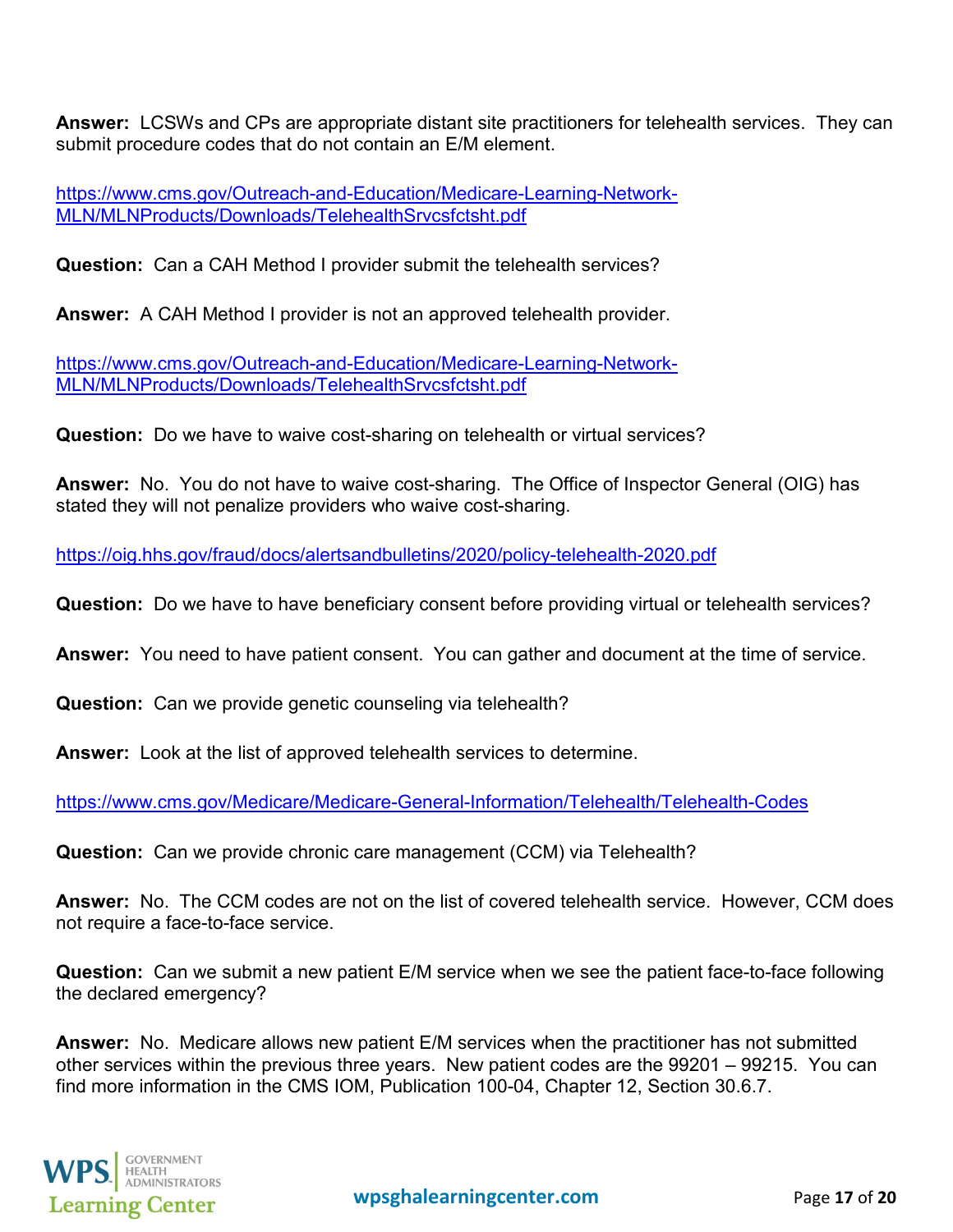<https://www.cms.gov/Regulations-and-Guidance/Guidance/Manuals/Downloads/clm104c12.pdf>

**Question:** The emergency department physician is providing a telehealth service to a patient in the parking lot using FaceTime. Can we submit this as a telehealth emergency department procedure code?

**Answer:** Yes, the service, as described, is a telehealth service.

**Question:** Can you clarify the POS and Box 32 when the physician is practicing out of his/her home?

**Answer:** The POS is the two-digit code to identify the patient's location at the time of the service. In this declared emergency, physicians can use the POS code corresponding to the service provided. Box 32 is the location of the practitioner at the time of the service. This can be the physician's home address or the office address.

**Question:** The physician is in his/her office and admitting the patient to a nursing facility. They may also provide subsequent nursing facility services on another date. Which POS is appropriate?

**Answer:** The physician chooses the POS that best reflects the services provided. The POS corresponds to the category of service submitted. In this case, they can use POS 31 or 32 and the nursing facility procedure code.

**Question:** We completed the key/critical portions of the E/M through audio/video interactive communication and then the video failed. How do we submit this service?

**Answer:** When the key and critical portions of the service provided via telehealth, submit the service as a telehealth service.

**Question** Our physician conducted a telehealth service with the patient in the parking lot. He then examined the patient face-to-face. How do we submit this?

**Answer:** If completing the key and critical portions of the service face-to-face, submit as a face-toface service. Do not use the 95 Modifier. If completing the key and critical portions via telehealth, submit as a telehealth service. Submit the 95 Modifier.

**Question:** What revenue code is appropriate for facilities submitting for electronic visits?

**Answer:** Use revenue code 980 with the CR modifier.

**Question:** Our physician performs a telehealth service with the patient and determines the patient needs a face-to-face service. How do we submit this?

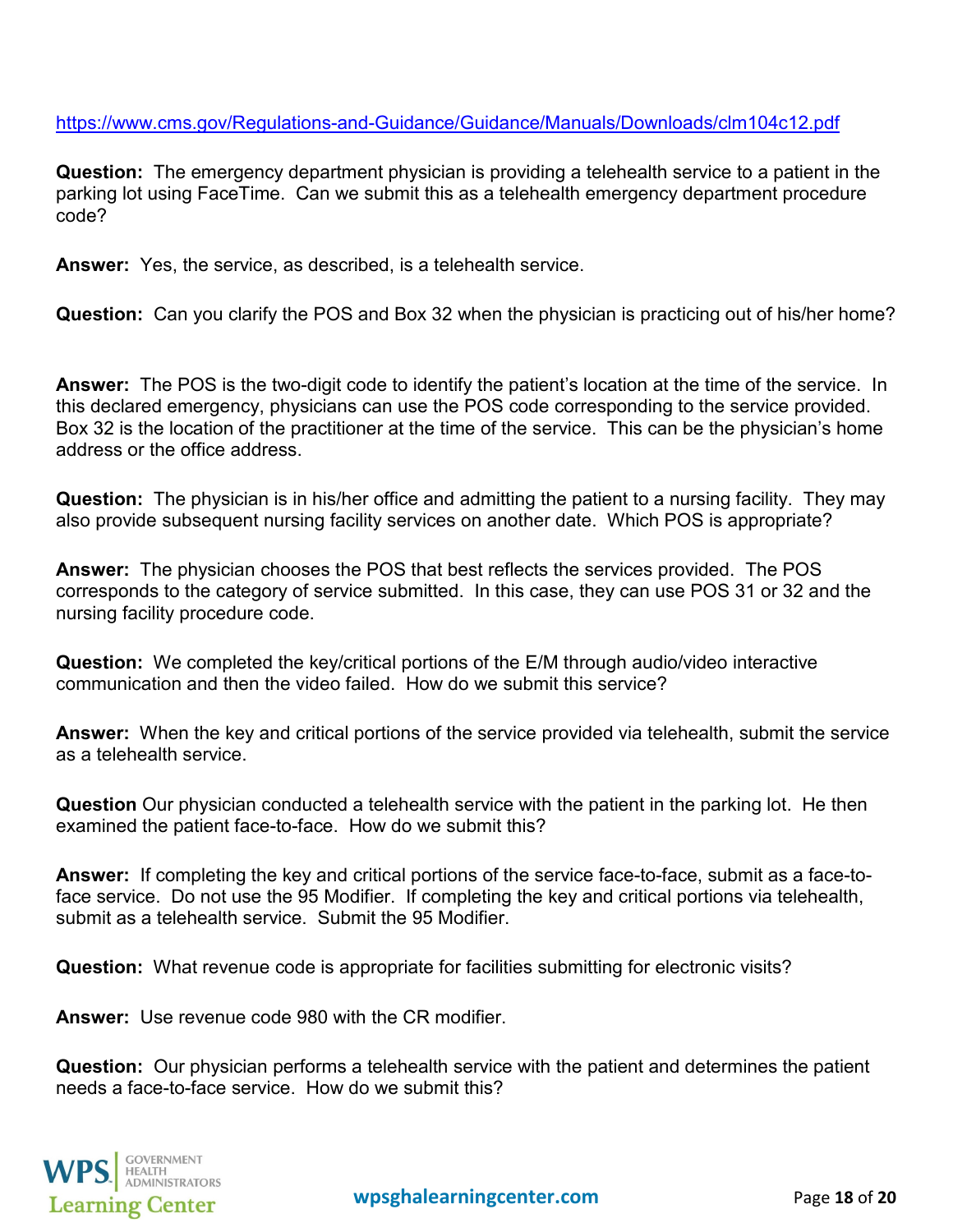**Answer:** Determine how your physician conducted the key and critical portion of the services. If face-to-face, do not use modifier 95. If through telehealth, append Modifier 95. If provided on separate days, submit the services separately.

**Question:** Our physician provided a service to the patient through reviewing the medical record and making a medical decision. The physician did not have contact with the patient by telephone, telehealth or "through the glass". How do we submit this service?

<span id="page-18-0"></span>**Answer:** Without contact with the patient, you do not have a billable service.

# **Physician Supervision**

**Question:** The physician is practicing out of their home. How does the physician provide supervision for incident to services?

**Answer:** The physician can provide the supervision through audio/video communication rather than being in the office.

**Question:** Can the teaching physician submit charges when the resident provides the service to the patient via telehealth?

**Answer:** The teaching physician rules have not changed. The teaching physician must be present during the service. The teaching physician's presence may be through audio/video telecommunication system.

<https://www.govinfo.gov/content/pkg/FR-2020-04-06/pdf/2020-06990.pdf>

**Question:** How did the supervision requirements for a primary care exception change?

**Answer:** Medicare is no longer restricting the level of service during the declared emergency. The teaching physician may provide the supervision via audio/video communication with the resident.

**Question:** Is CMS now allowing CCM under the primary care exception?

**Answer:** No. Medicare does not allow CCM under the primary care exception.

<https://www.cms.gov/Regulations-and-Guidance/Guidance/Manuals/Downloads/clm104c12.pdf>

**Question:** The nurse administers an injection. The physician is practicing out of their home. How does the physician/practitioner provide supervision?

**Answer:** The physician supervision is via audio/video communication at the time of the service.